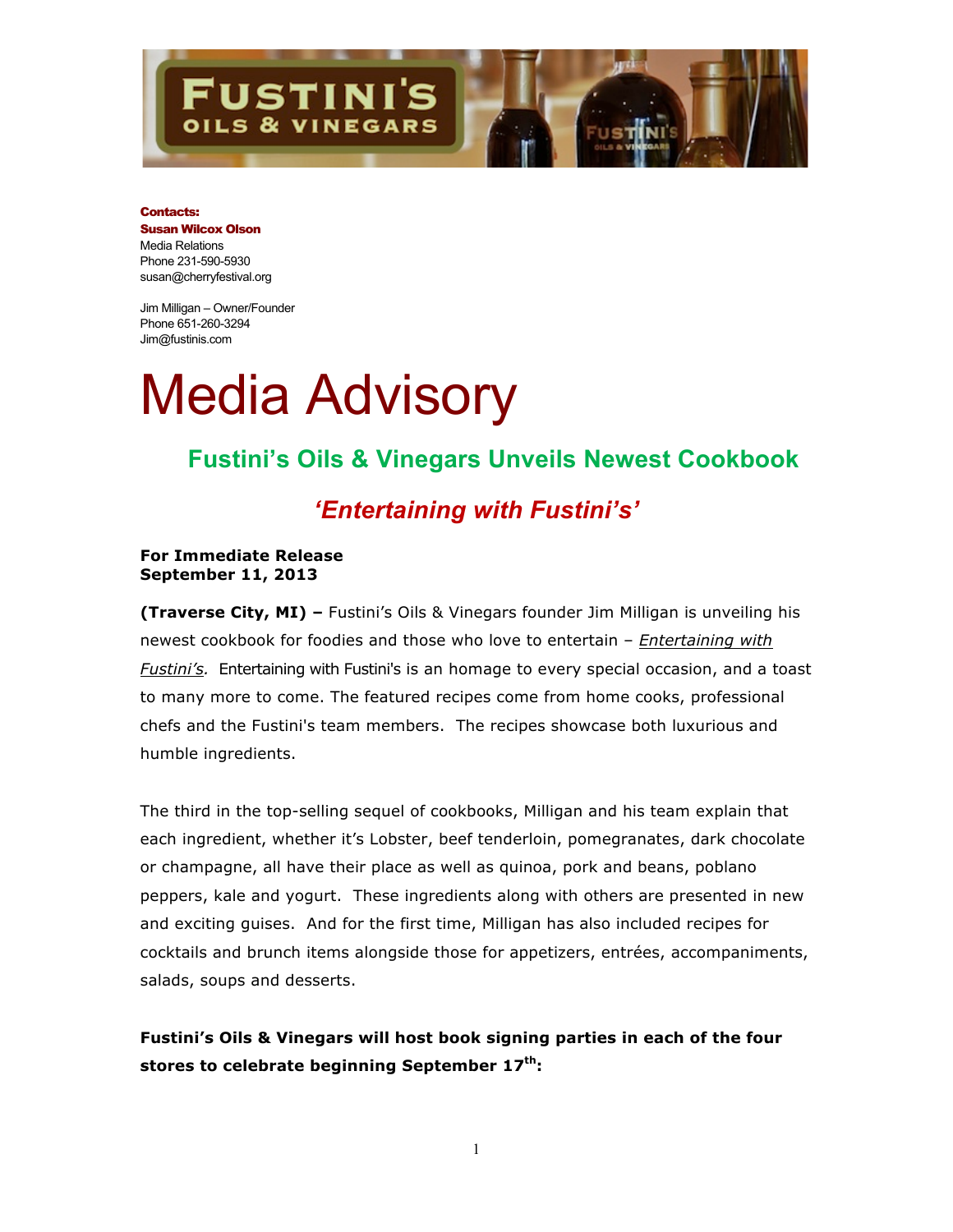To celebrate the arrival of Entertaining with Fustini's, each store will offer a special day for shoppers to meet Jim Milligan, Fustini's Oils & Vinegars owner, and have their cookbook personally signed. Additionally, each location will donate 15% of total sales that day to a local non-profit. Foodies and entertaining enthusiasts who visit the stores will have the opportunity to sample delicious recipes from the new book.

In-store Parties Include:

**September 17, 4-8 pm** - Kerrytown, Ann Arbor

Benefiting *Ele's Place*

**September 18, 3-7 pm** - 8th Street, Holland Benefiting the *Center for Women in Transition*

**September 19, 4-8 pm** - Front Street, Traverse City

Benefiting *Food Rescue of Northwest Michigan*

### **September 20, 4-8 pm** - Howard Street, Petoskey

Benefiting *Women's Resource Center of Northern MI*

The Fustini's culinary team also hosts private parties and classes throughout the year. And for those looking for a not to be missed 'foodie experience' ask about **Fustini's After Hours –** http://fustinis.com/contentafter\_hours.asp

**● ● ● ●**

### **The story of Fustini's Oils & Vinegars… Inception and growth is one of a love of great foods, impeccable timing, and a collection of wonderful people.**

The company was founded by Jim and Lane Milligan, who lived in Minneapolis/St. Paul and took frequent family vacations to the beautiful resort town of Traverse City, Michigan. Like many others before them, the Milligans fell in love with northern Michigan and hoped to "someday" settle down there.

At the same time, the foodie explosion was well underway. By 2007, the Food Network, celebrity chefs, and bestselling cookbooks had captured America's imagination; cooking enthusiasts and the uninitiated alike were embracing new flavors and artisan brands. And, the fantastic combination of tasty AND healthy balsamic vinegars and extra virgin olive oils were getting noticed.

Soon it all came together: Jim Milligan eyed retirement from his career in international business at 3M and then Imation Corporation, and Traverse City became a more viable option. Throughout his travels, Jim had experienced oil and vinegar tasting shops Europe and began his planning to bring the idea to the States. In Italy, "Fustini" are the stainless steel containers in which olive oils and vinegars are stored and dispensed. The Italian word was adopted as the store name. In May 2008, Fustini's Oils & Vinegars opened its doors on Front Street in downtown Traverse City and soon developed a core following, led by local restaurateurs like Dave Denison at Amical, Mike Conner at Apache Trout Grill, and Phil of Phil's on Front.